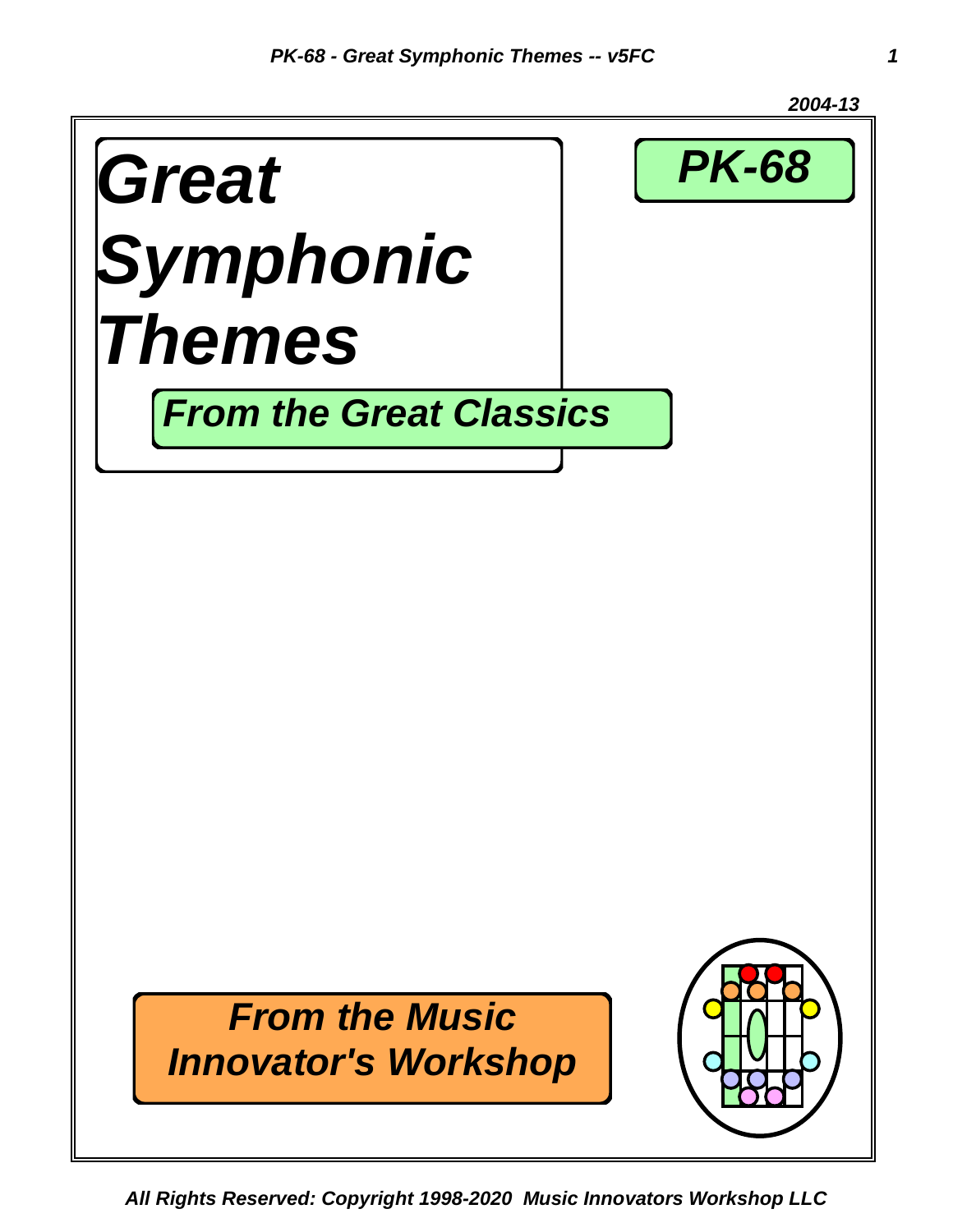| <b>Contents (white background) and</b>               |                                              |                                            |                                         |    |
|------------------------------------------------------|----------------------------------------------|--------------------------------------------|-----------------------------------------|----|
| <b>Matrix of Key Contemporaries of the Composers</b> |                                              |                                            |                                         |    |
| <b>Qtr</b>                                           | <b>Key Composers</b>                         |                                            | <b>Key Painters   Other Key Persons</b> | Pg |
|                                                      | 1650                                         |                                            |                                         |    |
| 16c                                                  | <b>Buxtehude 1637-1707 Vermeer 1632-1675</b> |                                            |                                         |    |
| <b>16d</b>                                           | Corelli 53-13                                | <b>Rigaud 59-43</b> Galileo 1664-1732      |                                         |    |
|                                                      | Pachelbel 53-06                              | <b>Canon in D: Theme </b>                  |                                         | 4  |
|                                                      | 1700                                         |                                            |                                         |    |
| 17a                                                  | <b>Bach, JS 85-50</b>                        | Watteau 84-21                              | <b>Voltaire 94-78</b>                   |    |
|                                                      | Handel 85-59                                 | Hogarth 97-64                              |                                         |    |
|                                                      | <b>Bach 85-50</b>                            | Jesu, Joy of Man's Desiring - Concl        |                                         | 6  |
|                                                      | <b>Mouret 82-38</b>                          | First Symphonic Suite: Rondo               |                                         | 8  |
|                                                      | <b>Handel 85-59</b>                          | <b>Water Music Suite: Allegro Maestoso</b> |                                         | 10 |
| 17 <sub>b</sub>                                      | Bach, KPE 14-88                              | <b>Reynolds 23-92 Smith 23-90</b>          |                                         |    |
| 17c                                                  | <b>Haydn 32-09</b>                           |                                            |                                         |    |
|                                                      |                                              | <b>Goya 46-28</b>                          | Jefferson 43-26                         |    |
|                                                      | <b>Haydn 32-09</b>                           | Surprise" Symphony: Andante<br>12          |                                         |    |
| 17d                                                  | Mozart 56-91                                 | <b>Trumbull 56-43</b>                      | <b>Whitney, Eli 65-25</b>               |    |
|                                                      | <b>Beethoven 70-27</b>                       | <b>Turner 75-51</b>                        |                                         |    |
|                                                      | <b>Mozart 56-91</b>                          | A Little Night Music: Minuet               |                                         | 14 |
|                                                      | Beethoven 70-27                              | Symphony No. 9: Ode to Joy, 4th Mvt        |                                         | 15 |
|                                                      | 1800                                         |                                            |                                         |    |
| 18a                                                  | <b>Schubert 97-28</b>                        | Delacroix 98-63                            | <b>Morse 91-72</b>                      |    |
| ∥18b                                                 | <b>Wagner 13-83</b>                          | <b>Manet 23-83</b>                         | Lincoln 09-65                           |    |
|                                                      | Chopin 10-49                                 |                                            | Darwin 09-82                            |    |
| 18c                                                  | Tchaikovsky 40-93                            | Cezanne 39-06                              | Edison 47-31                            |    |
|                                                      | <b>Brahms 33-97</b>                          | Symphony No. 1: Theme from 4th Mvt         |                                         | 16 |
|                                                      | Dvorak 41-01                                 | New World Symphony: Theme, 2nd Mvt         |                                         | 17 |
|                                                      | Tchaikovsky 40-93                            | Symphony No. 6: Theme from 1st Mvt 20      |                                         |    |
| <b>18d</b>                                           | Sibelius 65-57                               | van Gogh 53-90                             | <b>Freud 56-39</b>                      |    |
|                                                      | <b>Rachmaninoff 73-43</b>                    | <b>Matisse 69-54</b>                       | Gandhi 69-48                            |    |
|                                                      | <b>Dukas 65-35</b>                           | The Sorcer's Apprentice: Theme             |                                         | 22 |
|                                                      | Sibelius 65-57                               | Finlandia (tone poem): Theme               |                                         | 24 |
|                                                      | 1900                                         |                                            |                                         |    |
| 19a                                                  | Porter, Cole 93-64                           | Picasso 81-73                              | Einstein 79-55                          |    |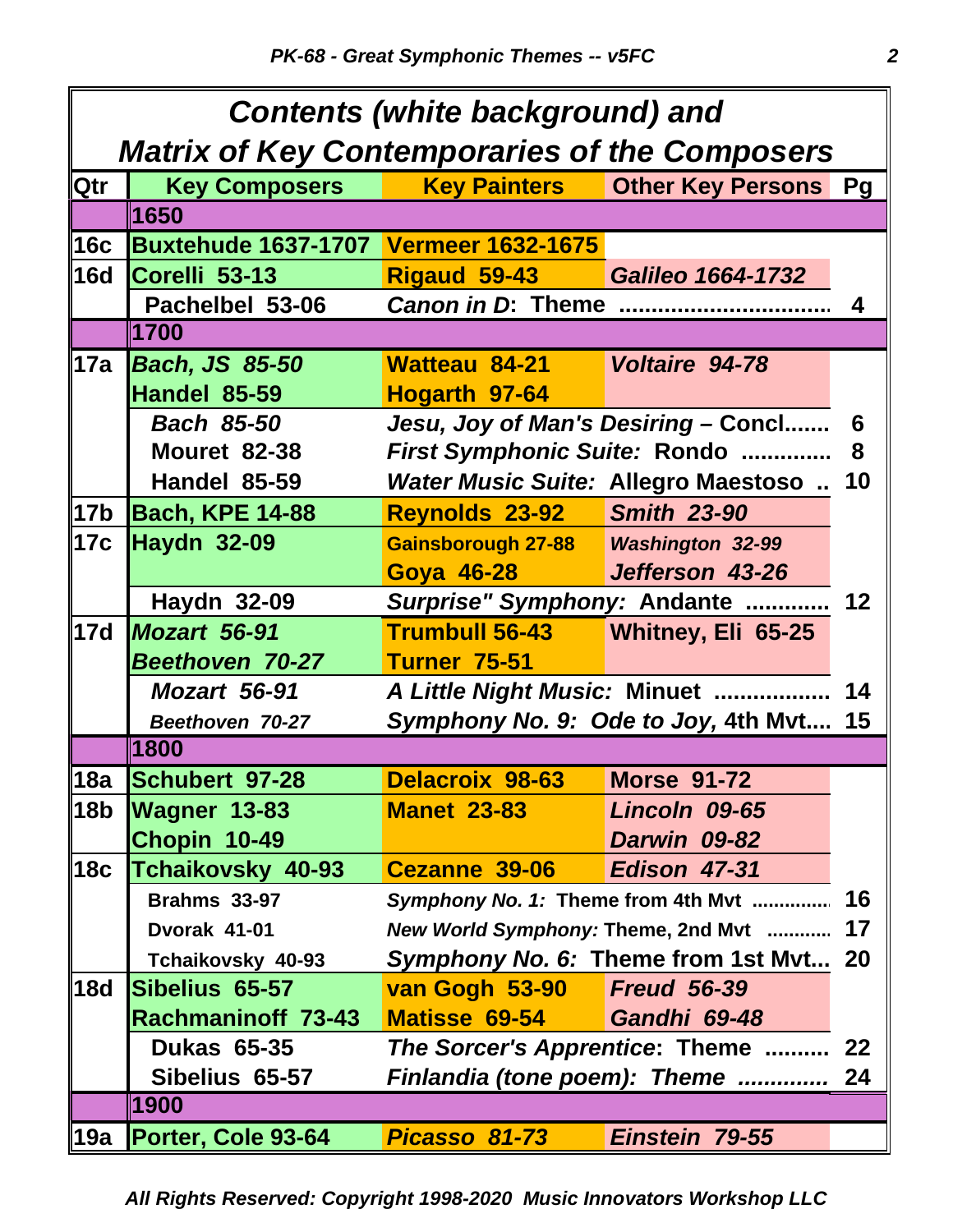### *About the 5FC Versions of the Key Map Notation*

*The "5F" stands for melodies that are FINGERED using 5-finger hand positions. The "C" of "5FC" indicates that successive 5 finger positions are distinguished from each other by COLOR. This 5FC color is normally used only for melodies played by the RIGHT hand. A finger number is shown at the beginning of each new position. (The F5C coloring is usually not applied to notes for the left hand.)*

*Note that this coloring has NO effect on the PITCH or RHYTHM of the music. The coloring is intended to make it easier to determine the FINGERING of a melody.*

*The 5FC version focuses on the series of 5-finger positions that occur when playing a melody. The note coloring of the 5FC versions signals to the player in advance, when to move the hand and when to remain in position. WHEN THE COLOR CHANGES, YOU MOVE YOUR HAND TO A NEW LOCATION. YOUR HAND REMAINS IN PLACE UNTIL THE COLOR CHANGES.*

*position. A finger number is shown by the first note of each new indicate when the hand moves to a new 5-finger position. Two alternating colors, WHITE and GRAY, are used to*



*of the other notes. and are played without regard to the 5-finger positioning Notes colored YELLOW are NOT part of a 5-finger group,*

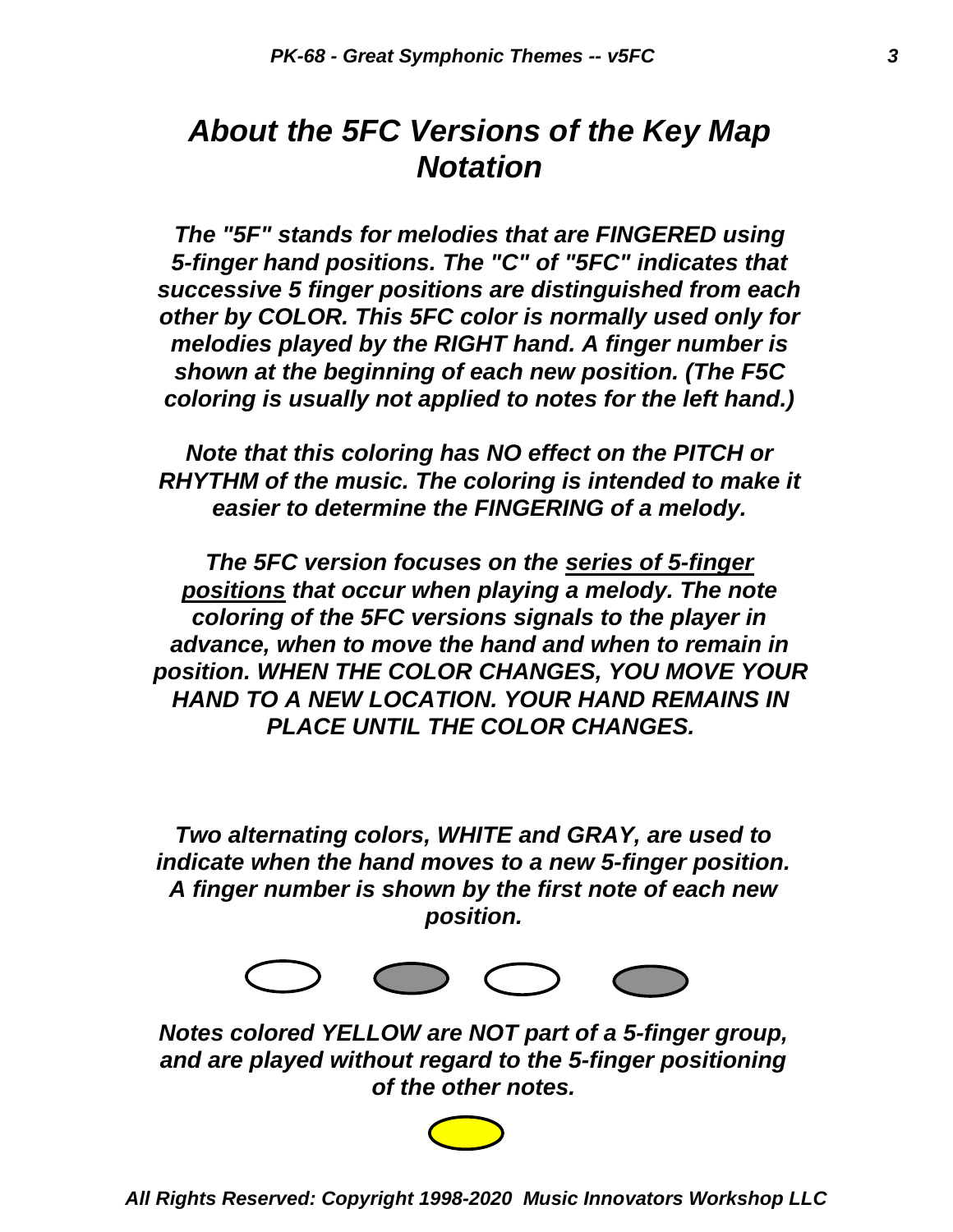# *Themes from Canon in D - Page 1*



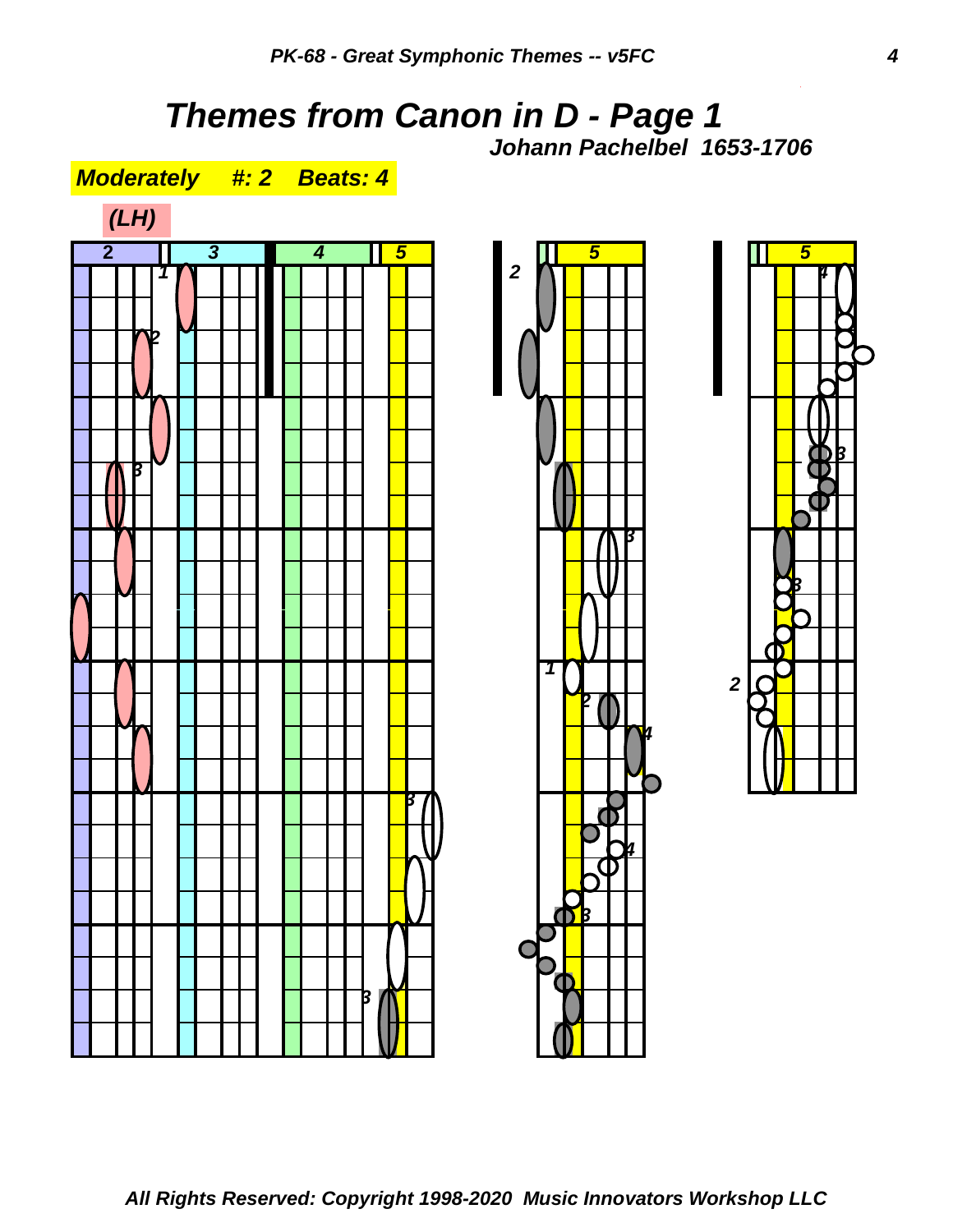# *Themes from Canon in D - Page 2*

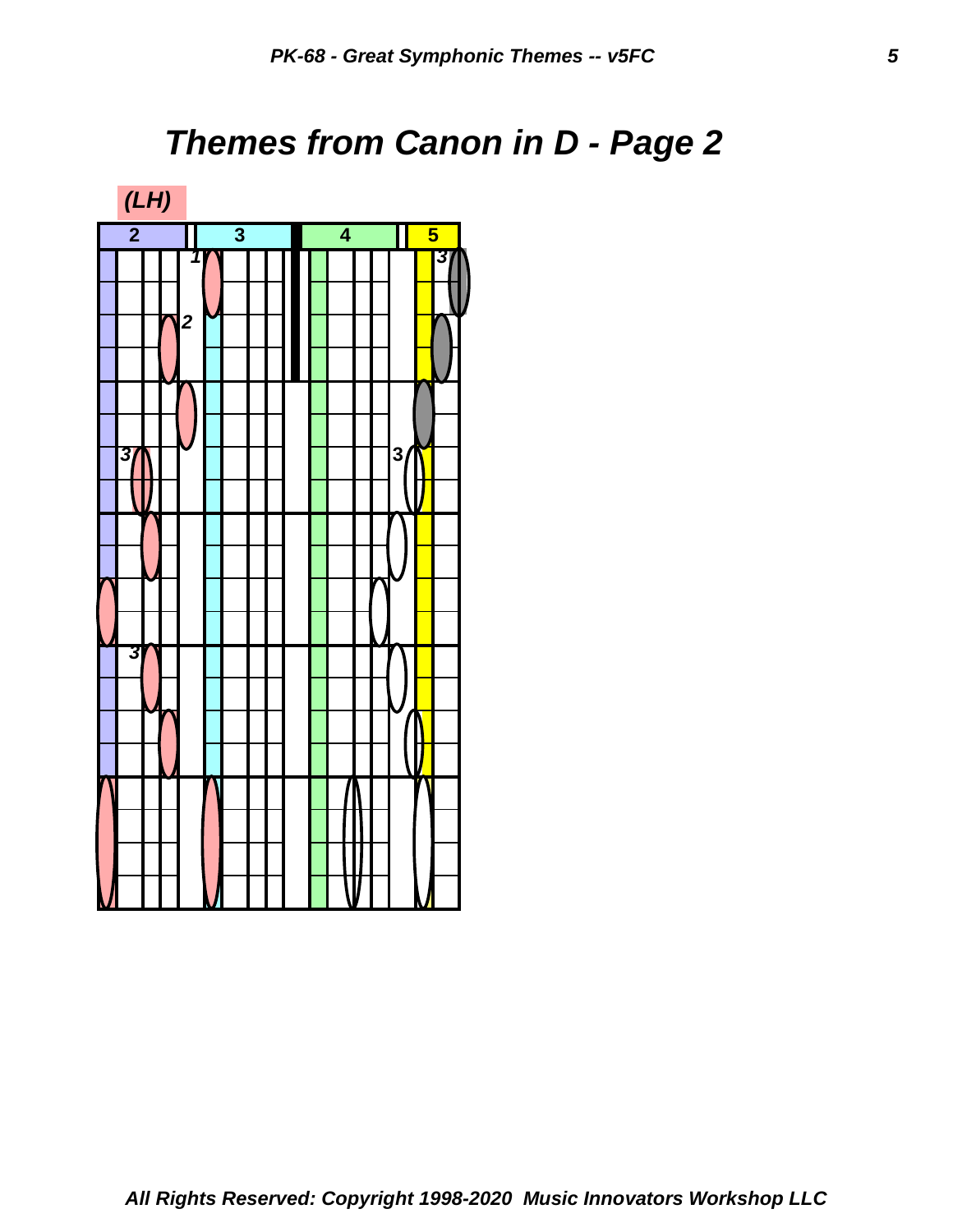#### *Jesu, Joy of Man's Desiring - Page 1 Conclusion Johann Sebastian Bach 1685-175*

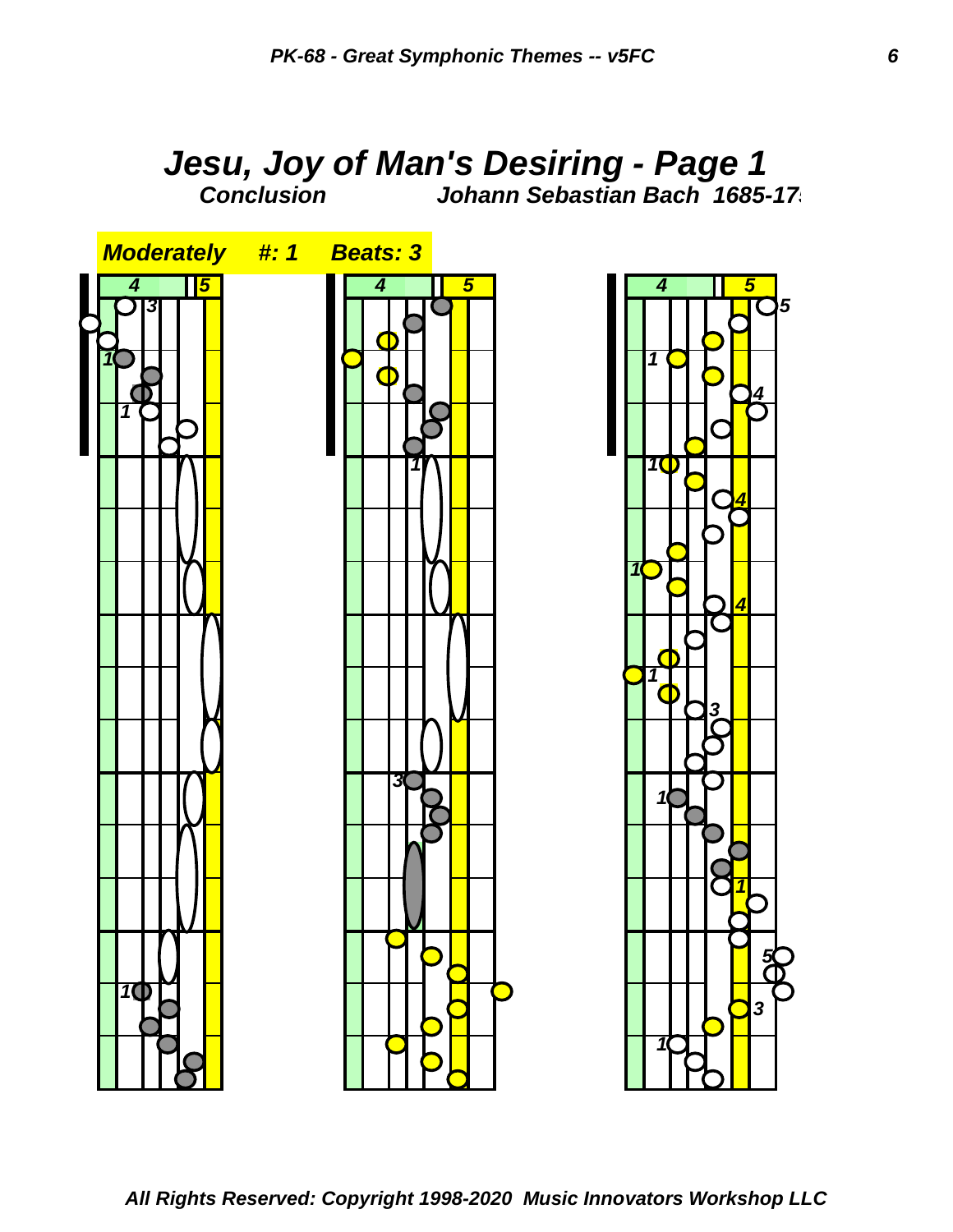# *Jesu, Joy of Man's Desiring - Page 2* .



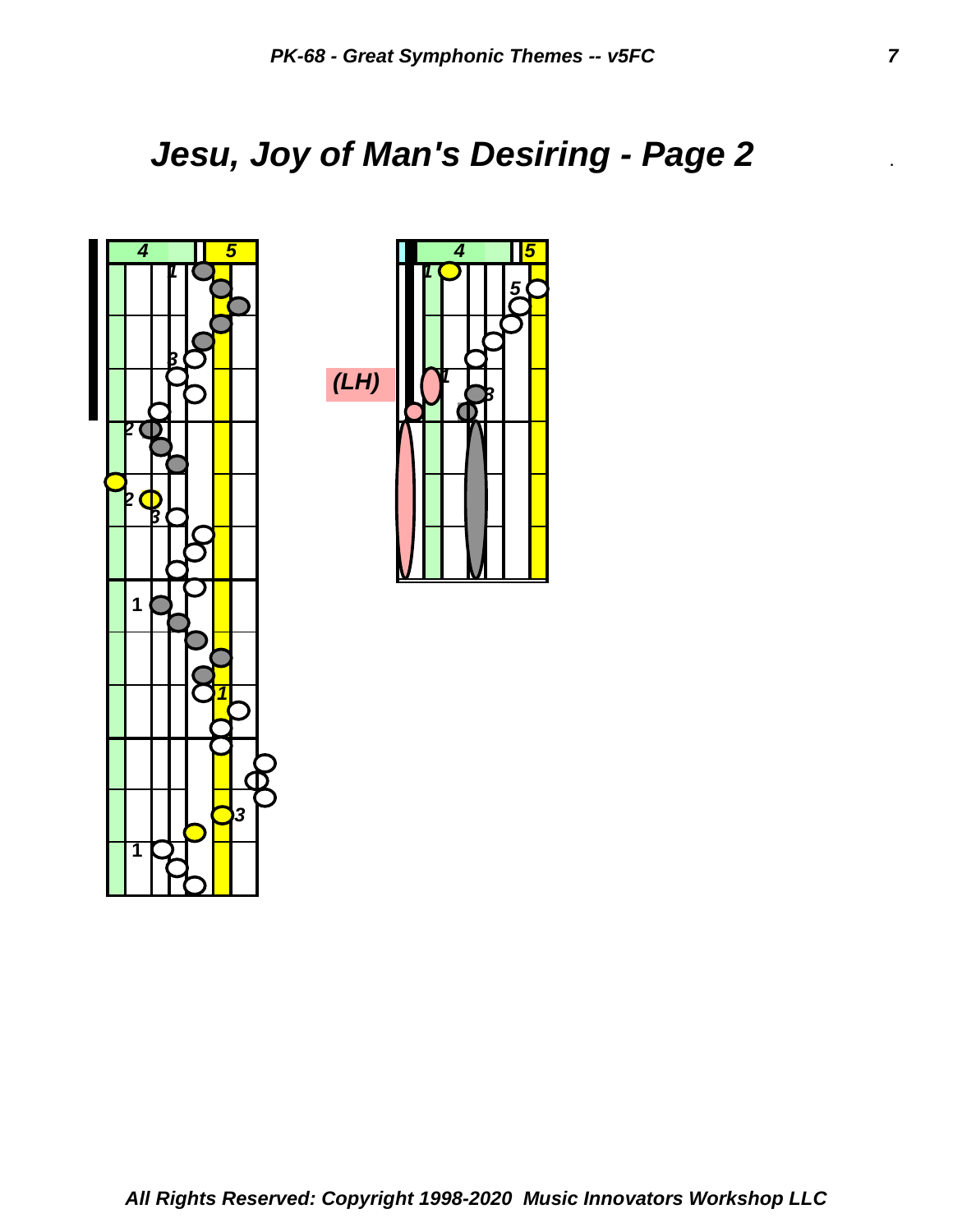## *Rondo from "First Symphonic Suite" - Page 1*

*Jean Joseph Mouret 1682-1738* 



*5*

*5*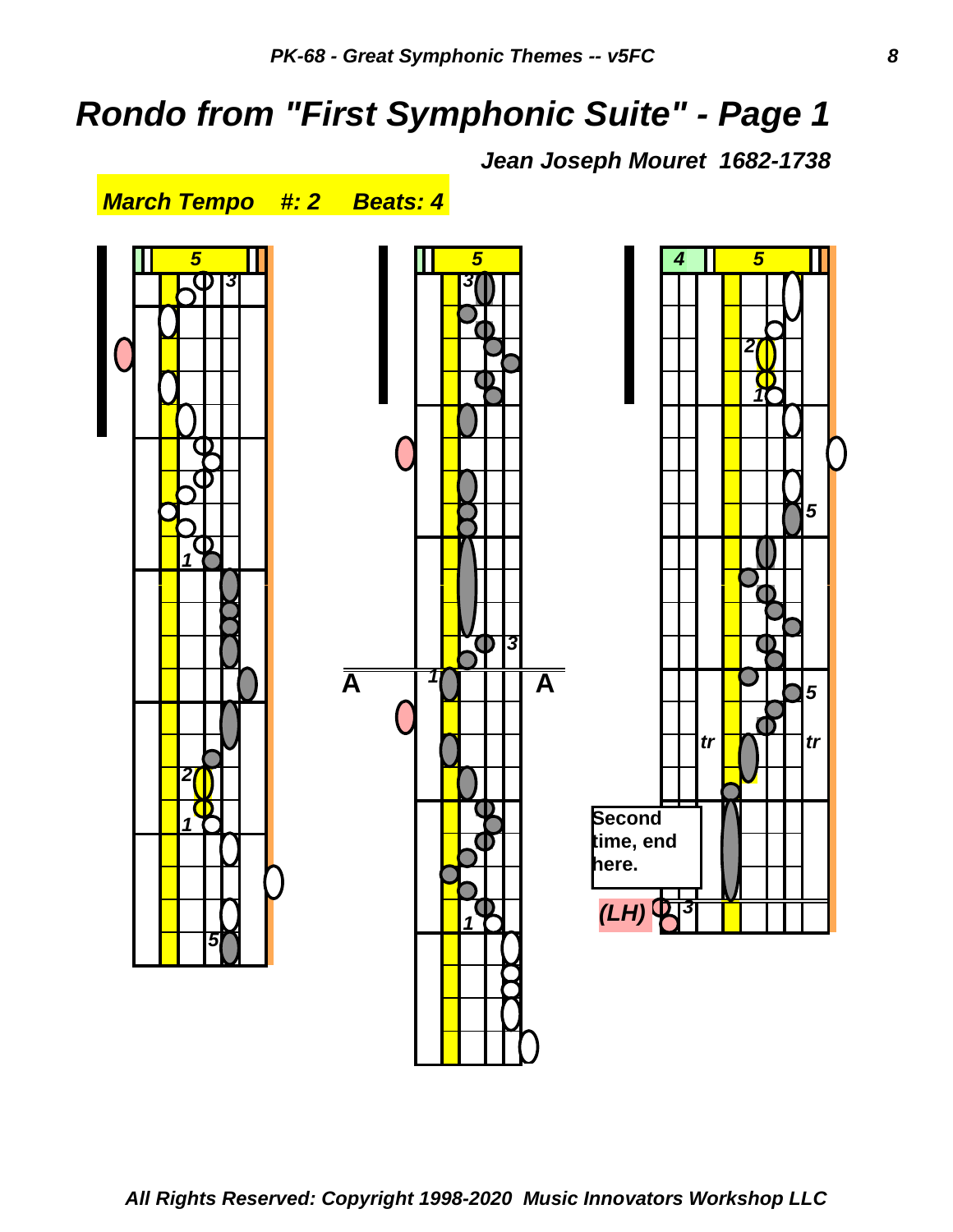# *Rondo from "First Symphonic Suite" - Page 2*



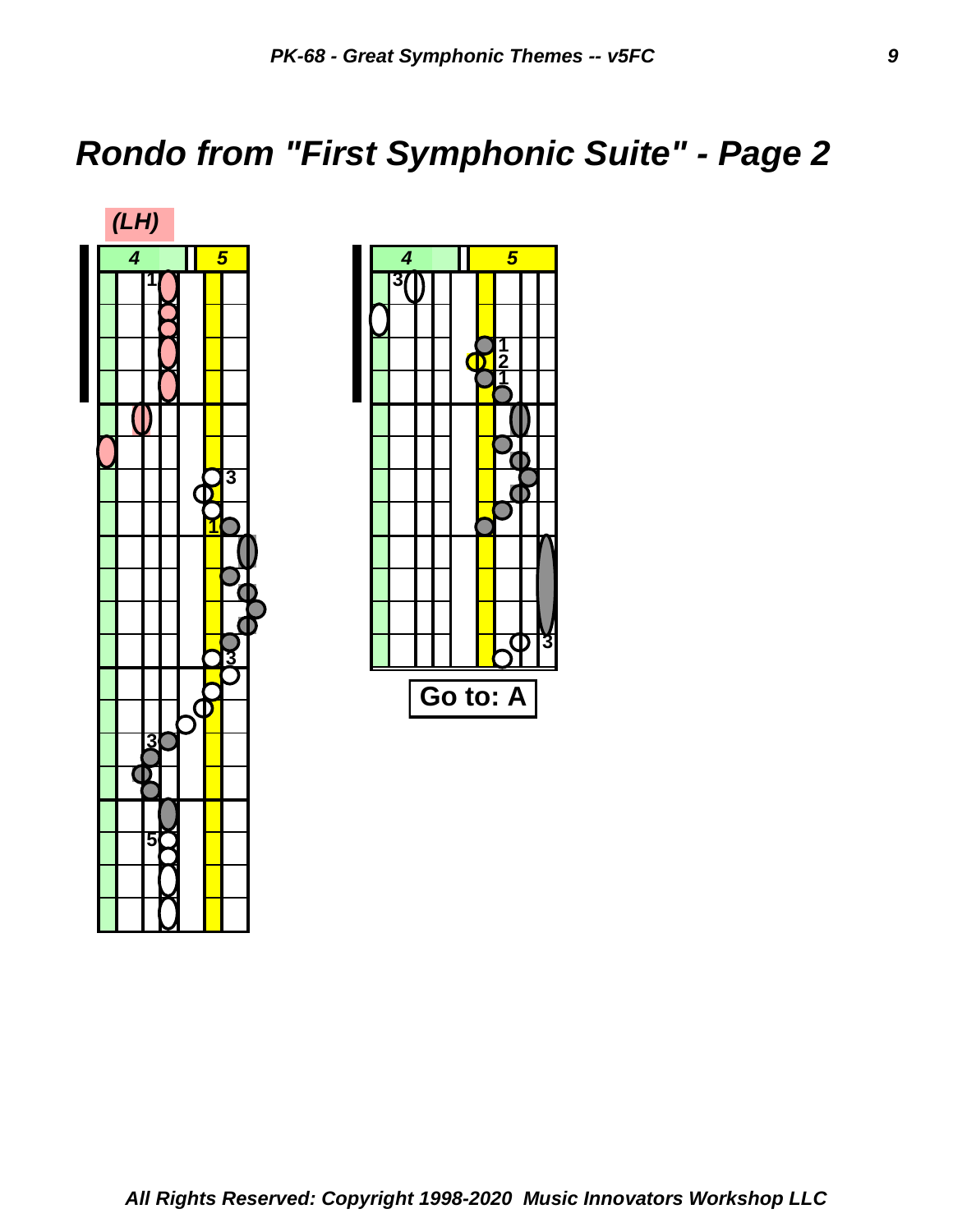#### *Allegro Maestoso From "Water Music Suite" - Page 1*

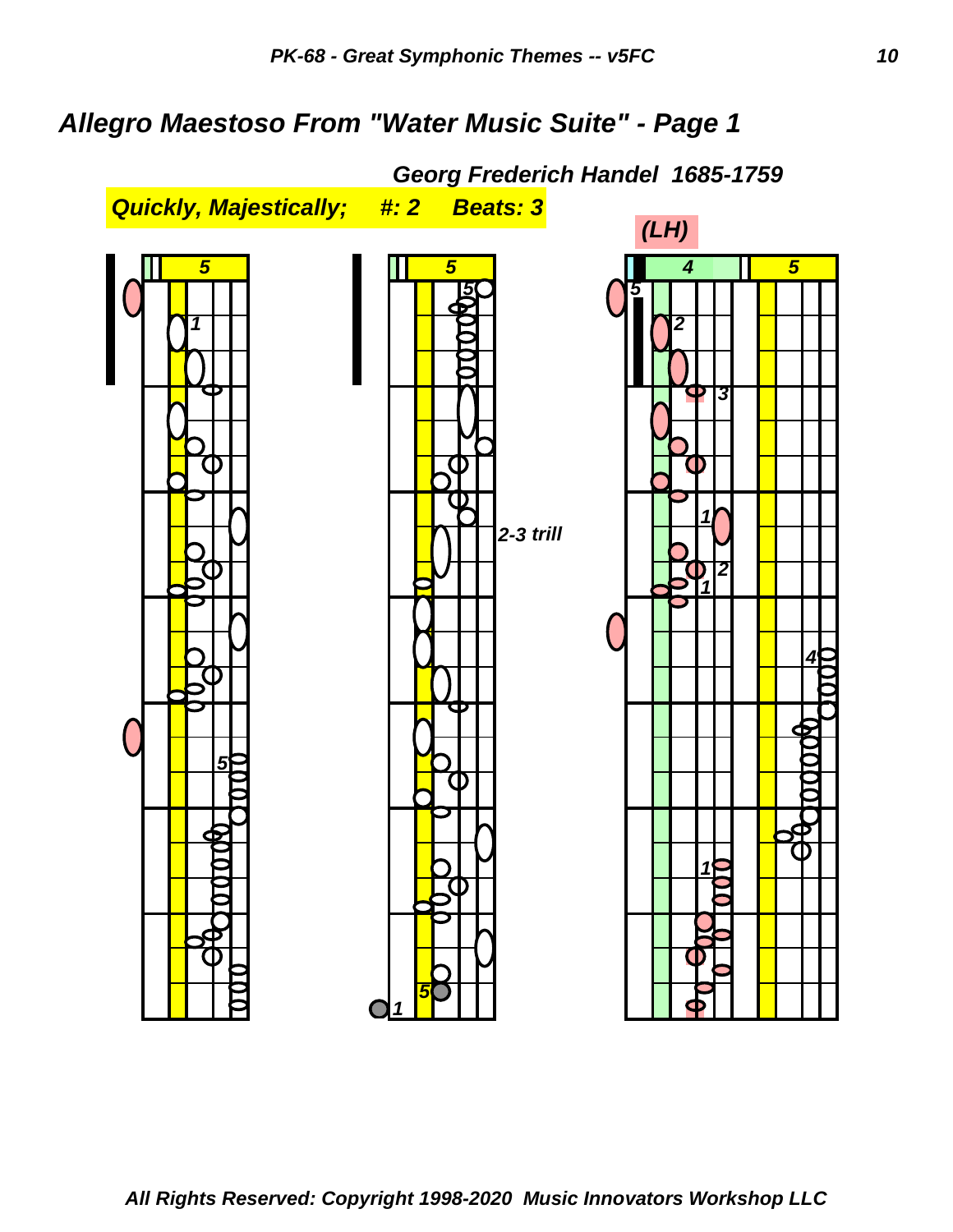#### *Allegro Maestoso From "Water Music Suite" - Page 2*



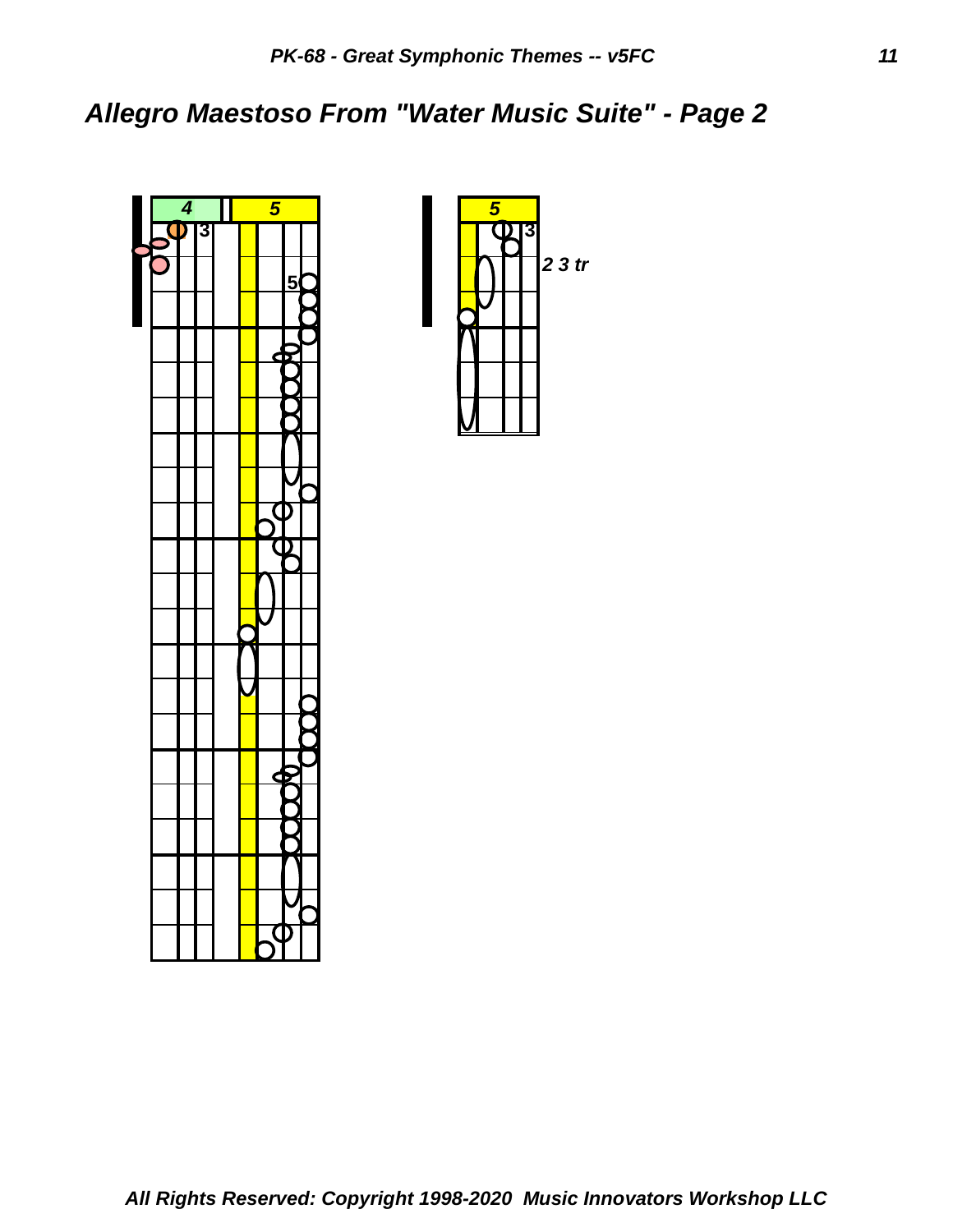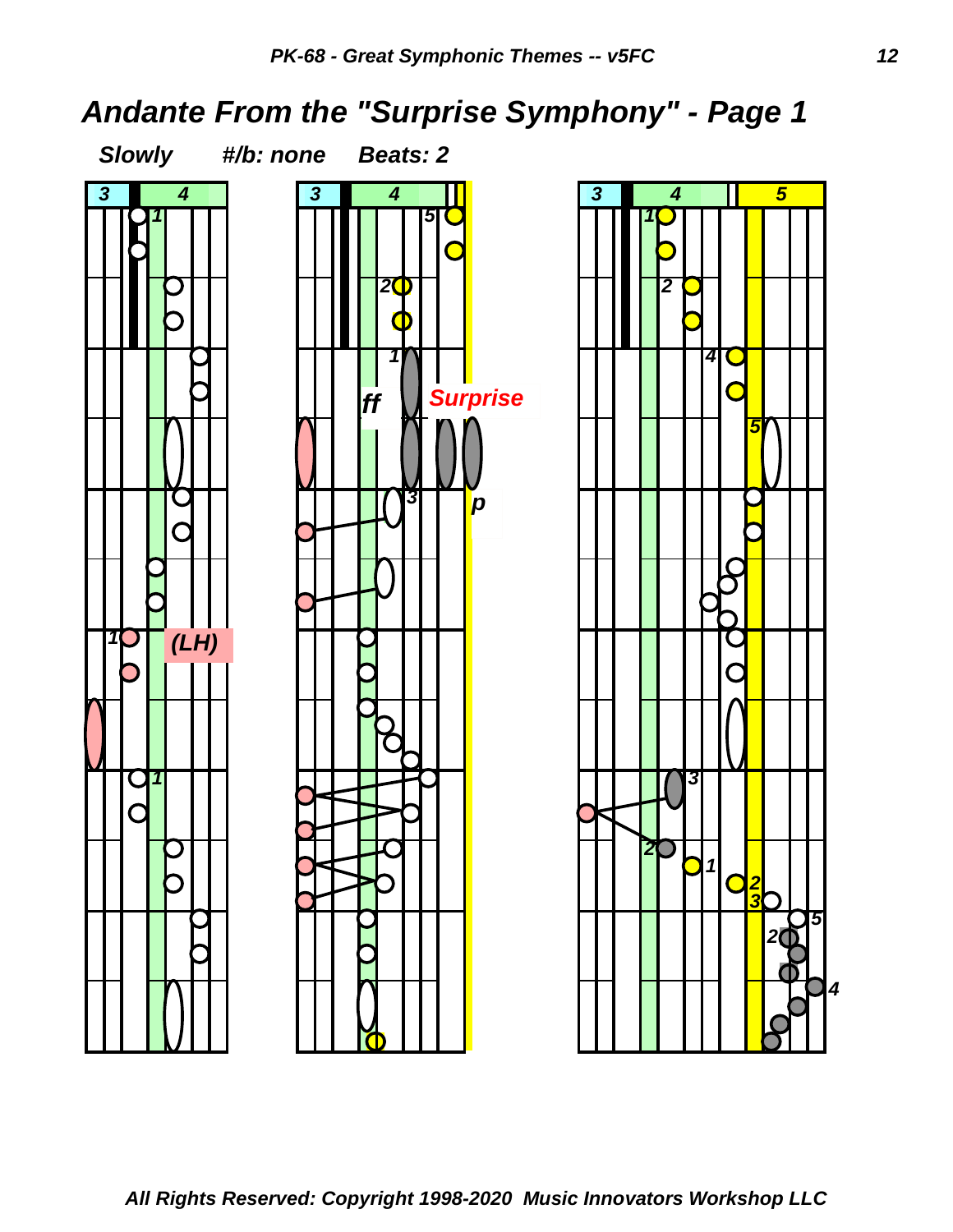## *Andante From the "Surprise Symphony" - Page 2*

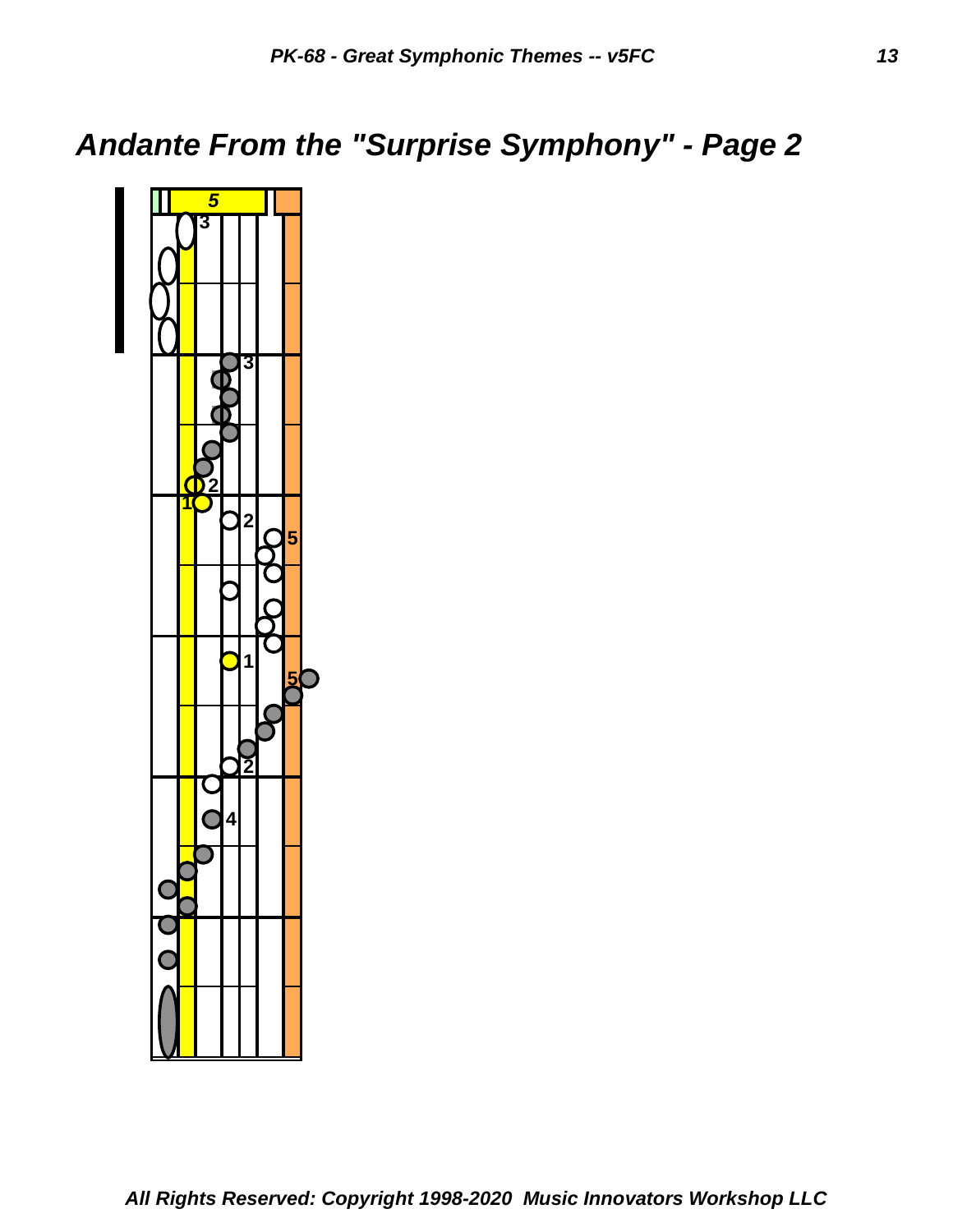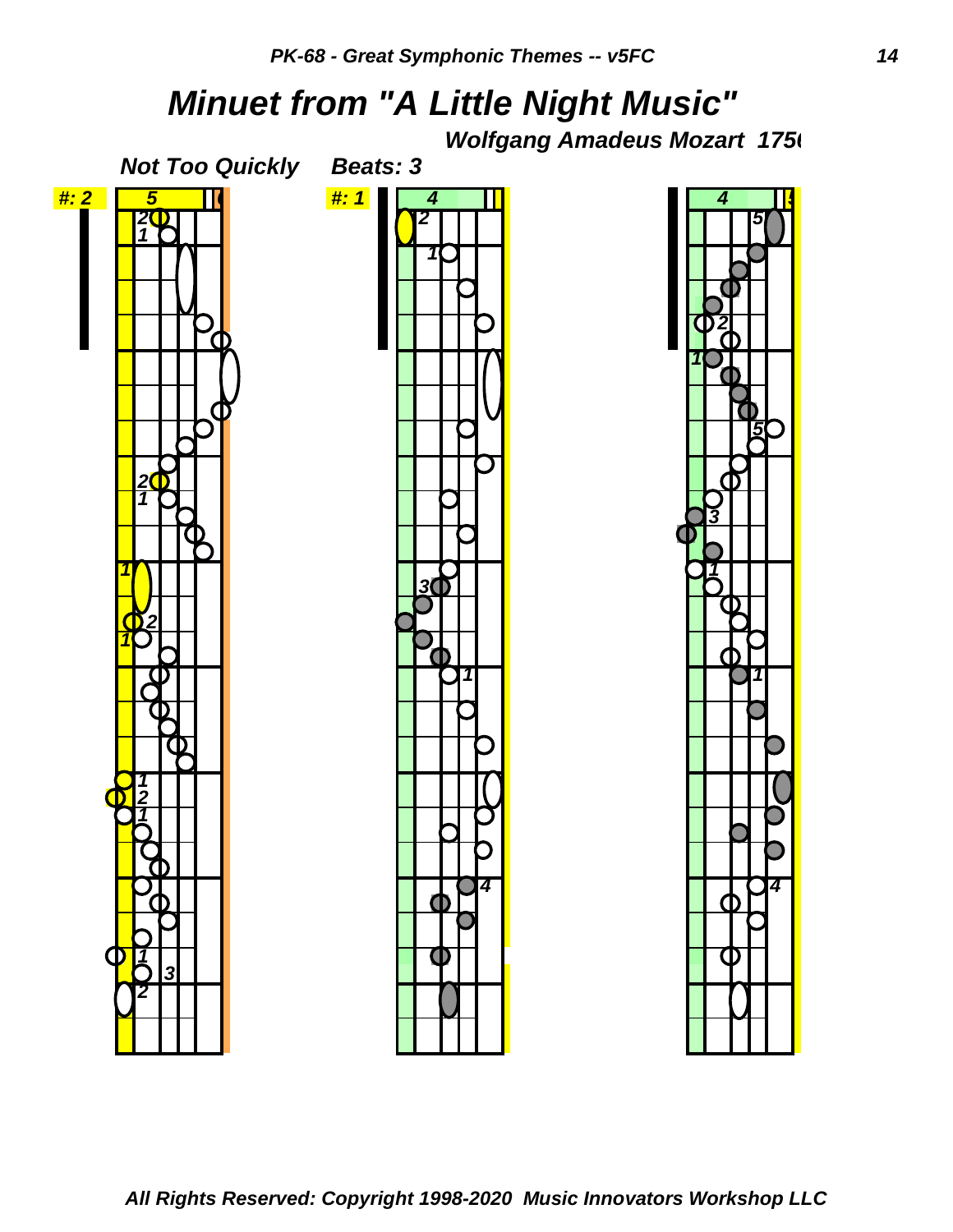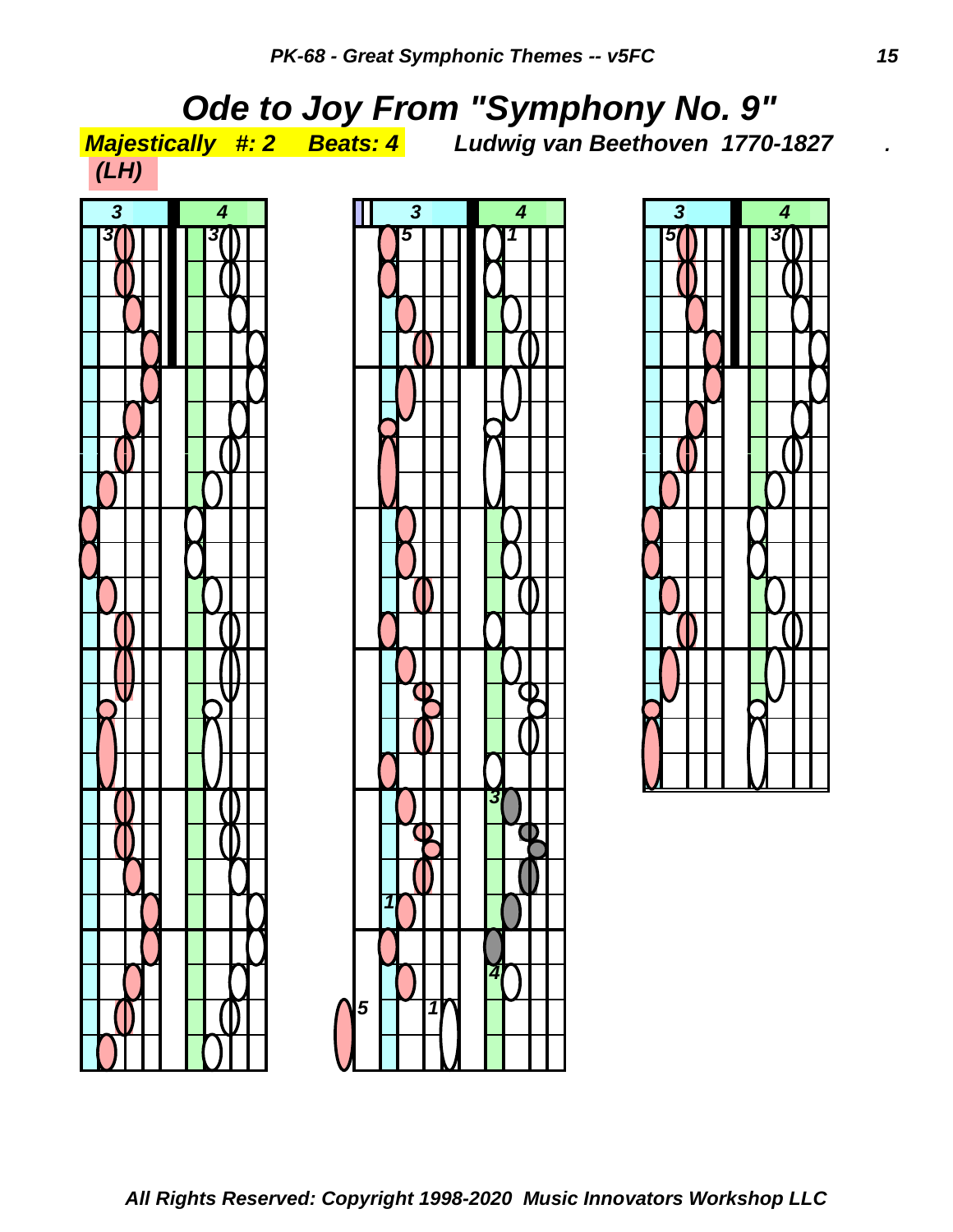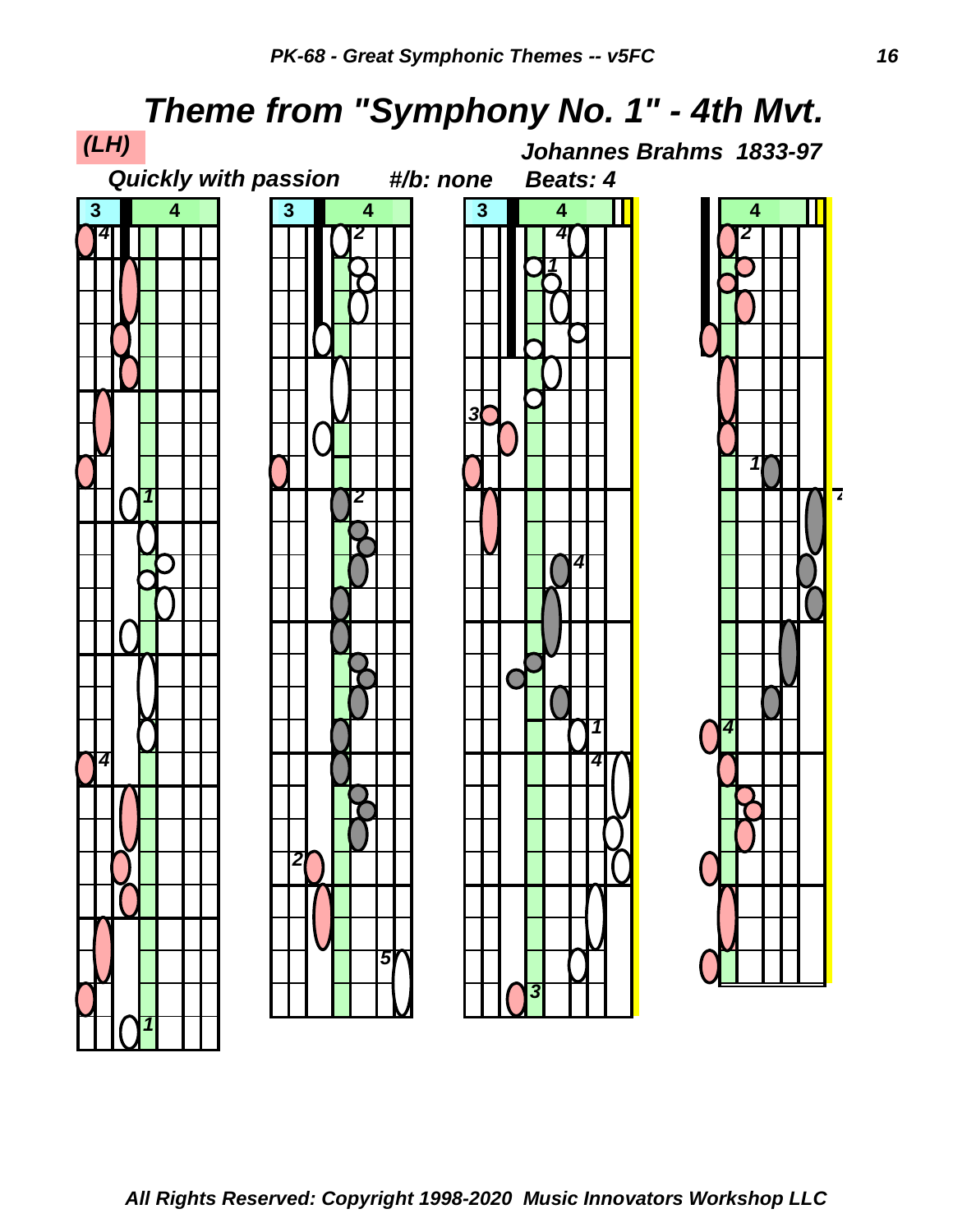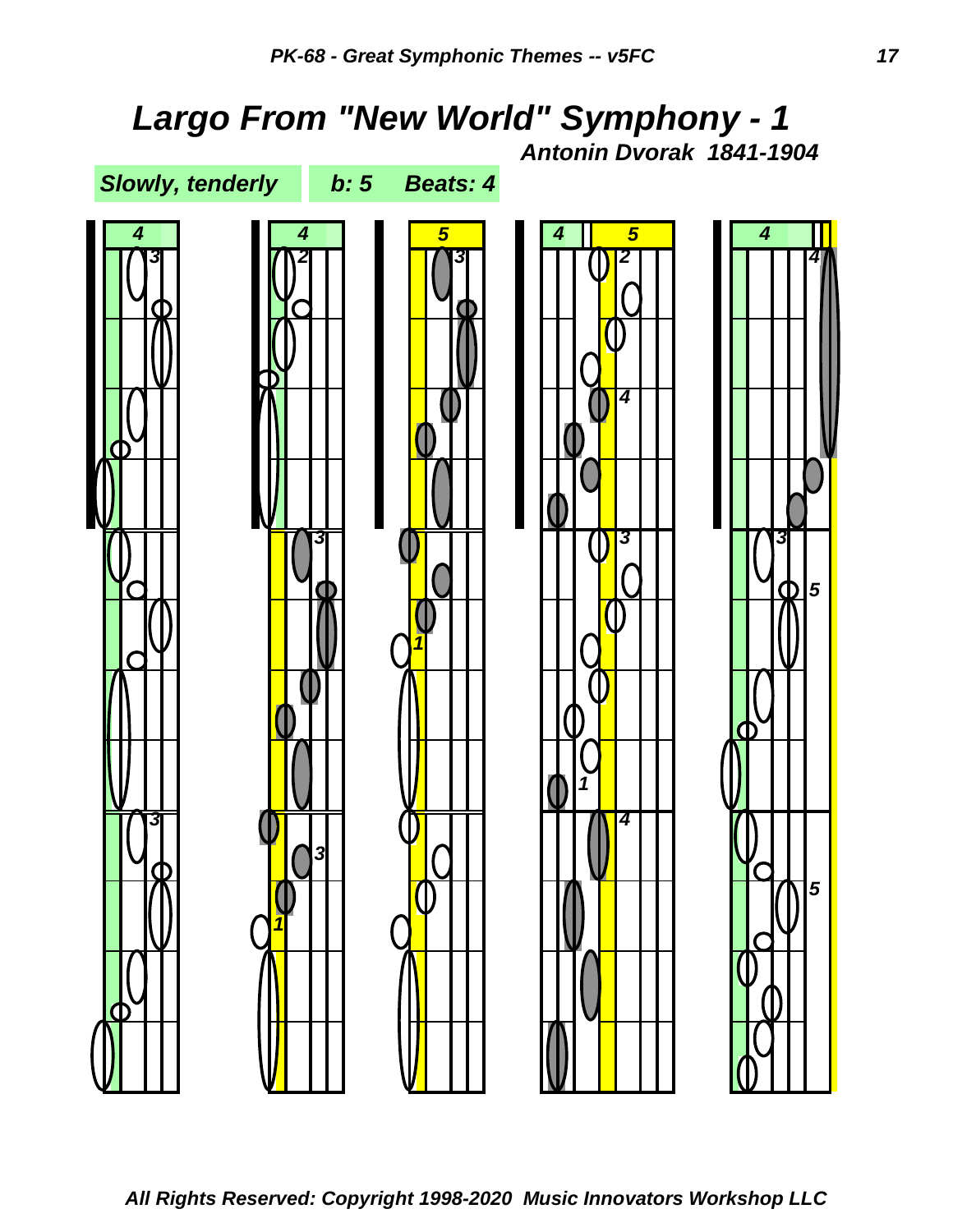# *Largo From "New World" Symphony - 2*

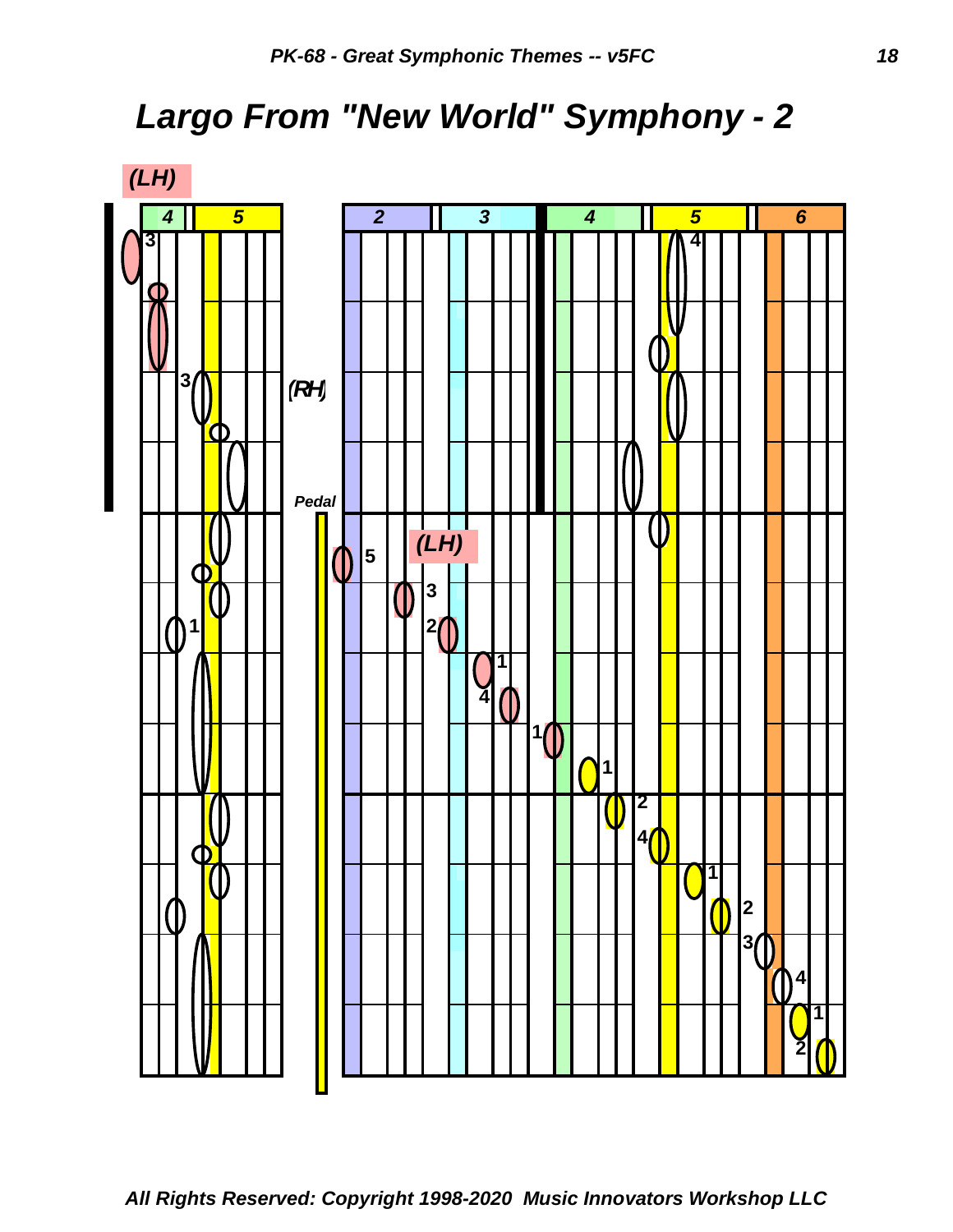# *Largo From "New World" Symphony - 3*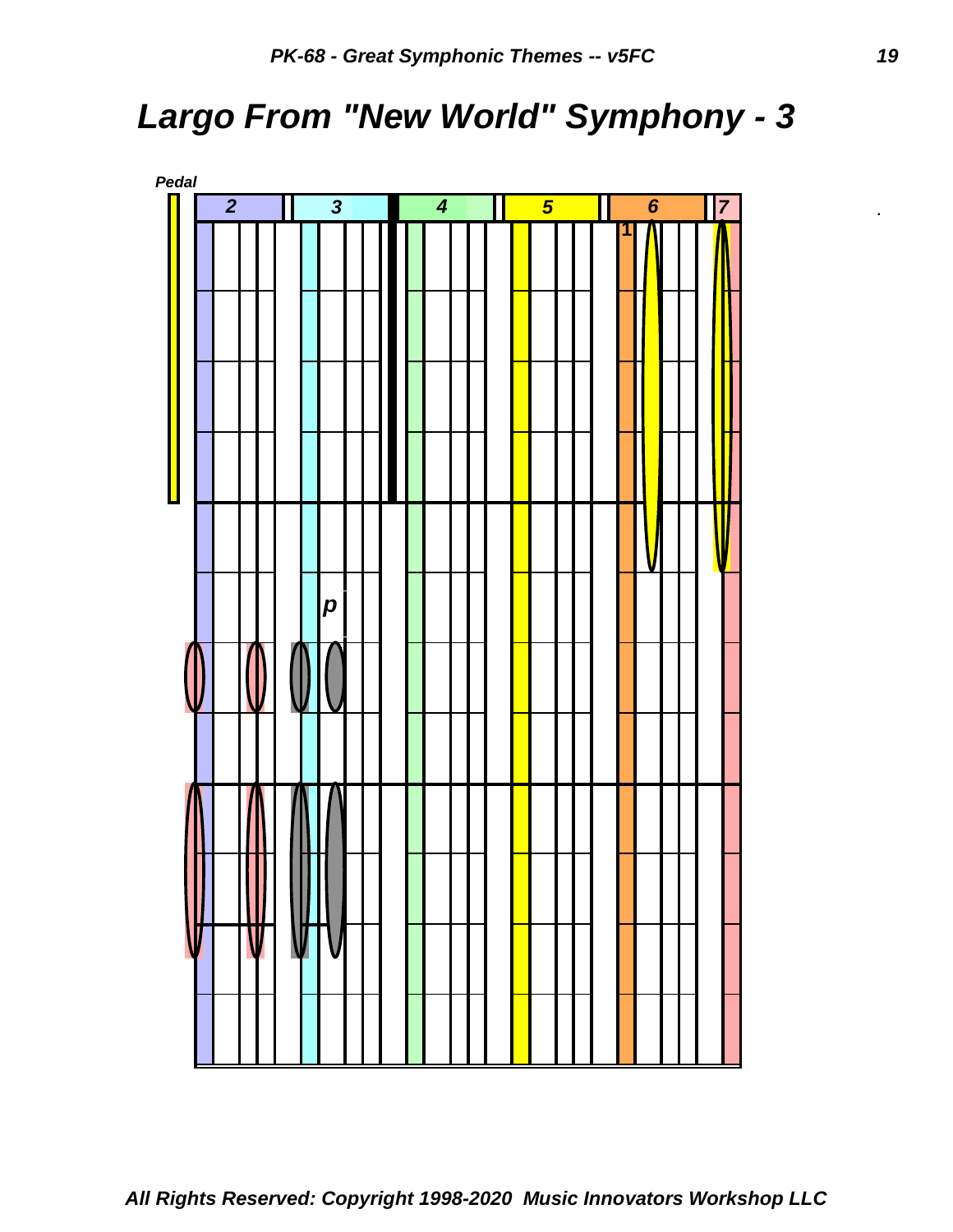# *Theme from "Symphony No. 6" - 1st Mvt. - 1*



### *Peter Tchaikovsky 1840-93*

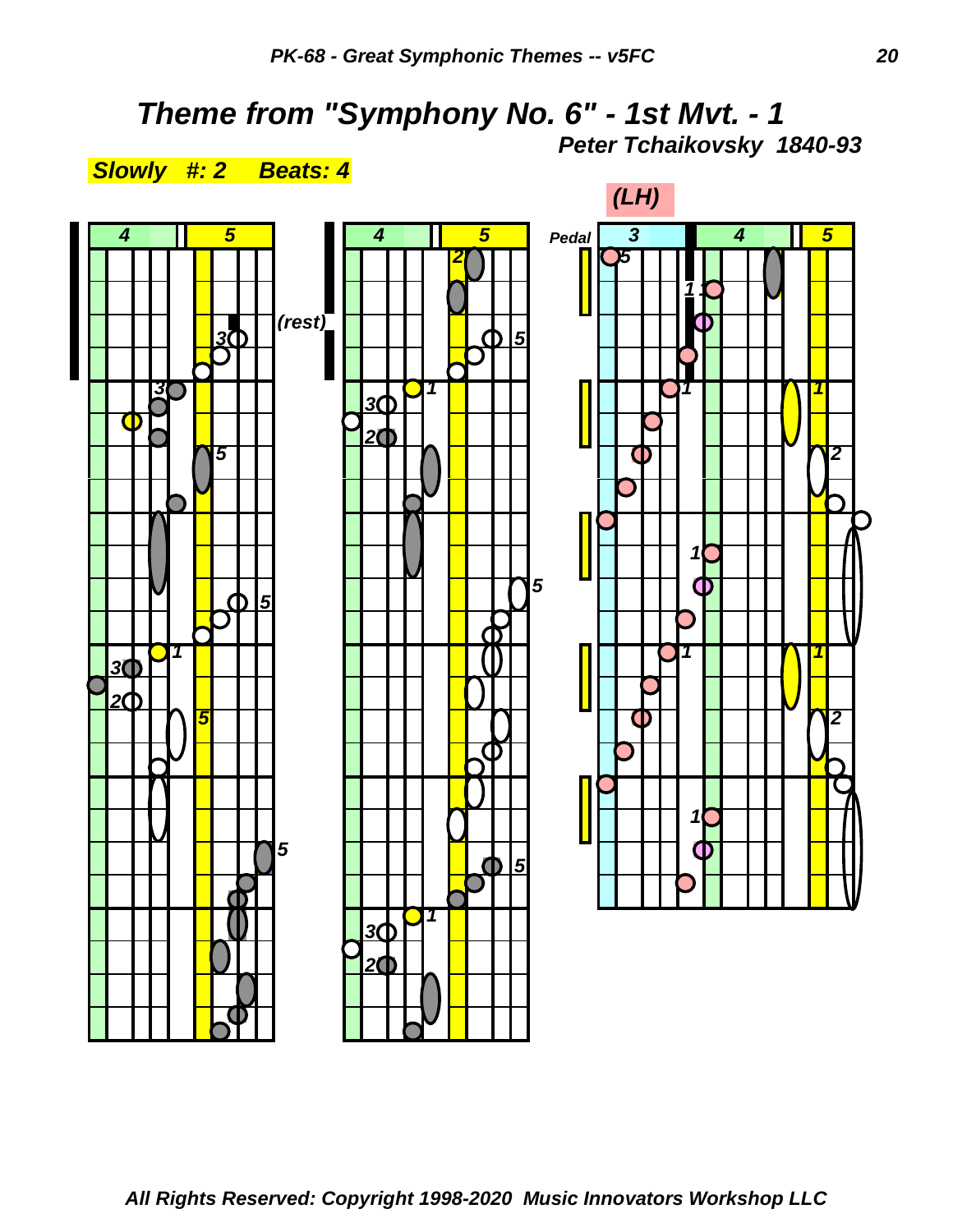## *Theme from "Symphony No. 6" - 1st Mvt. - 2*

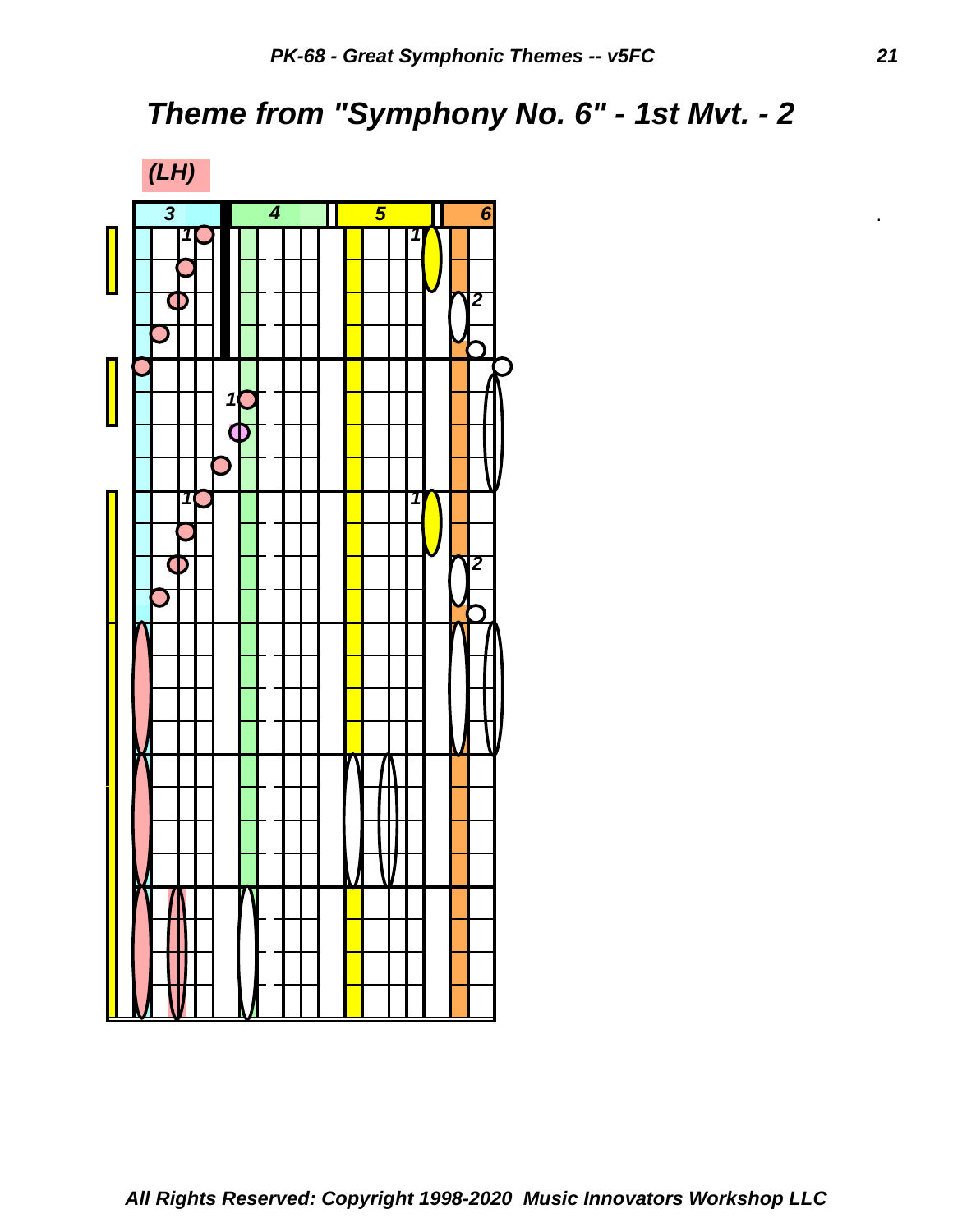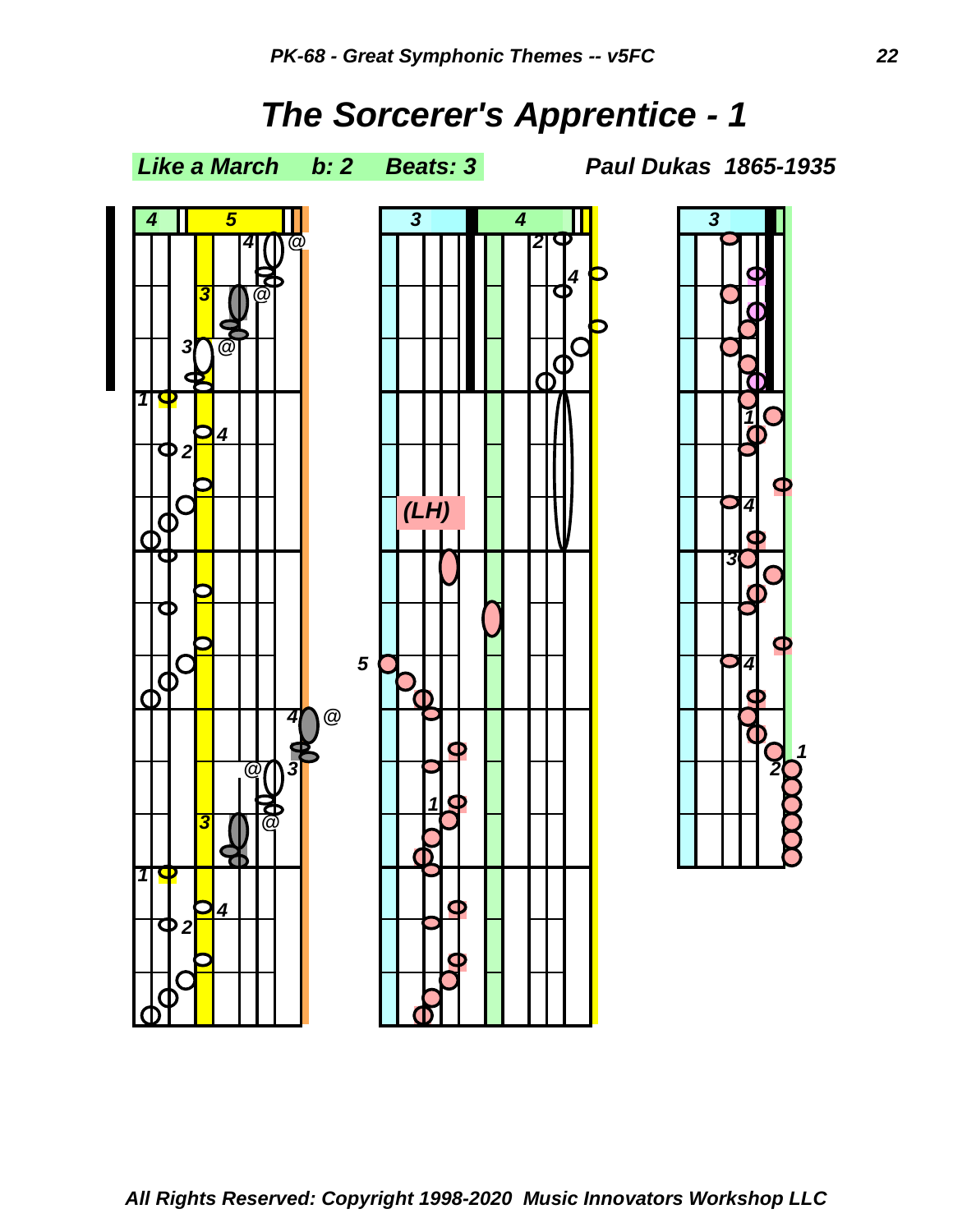# *The Sorcerer's Apprentice - 2*